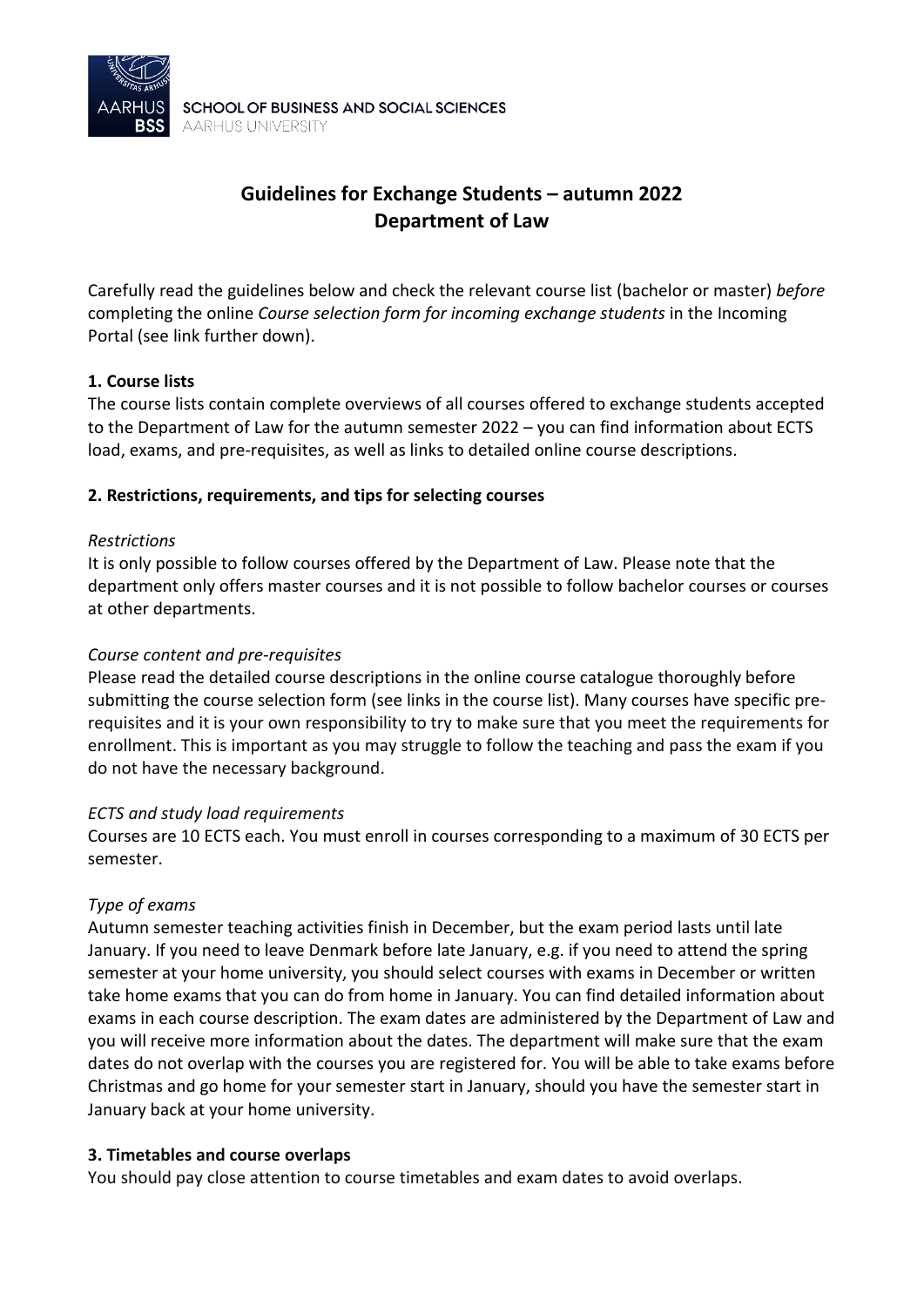From April 28 you can access the teaching timetable for each course via [AU's online timetable](https://studerende.au.dk/en/it-support/timeplanner-timetableaudk/)  [management system.](https://studerende.au.dk/en/it-support/timeplanner-timetableaudk/) Select "Adding timetables for modules" in the drop-down menu and follow the link and the instructions.

# **4. Selecting courses and submitting the** *Course selection form for incoming exchange students*

Between April 19 and May 1 (midnight) you can access the course selection form in th[e Incoming](https://au.moveon4.de/form/5c7d0032d97e904b768b4569/eng) [Portal.](https://au.moveon4.de/form/5c7d0032d97e904b768b4569/eng) In the course selection form you will be asked to identify your Stay (only one option) and choose your Faculty – your Faculty is: Aarhus BSS

Please choose 60 ECTS in the online course selection form. Select your courses in order of priority, so that your first priority is Course 1, second priority is Course 2, etc.

# *Choosing courses in the online course selection form*

- Choose "UVA STADS Code" in the Filter.
- Type in the "UVA STADS code" from the course list in the search field.
- Confirm the chosen course.
- Choose courses worth a total of 60 ECTS.
- Submit your course selection form.

# **The deadline for submitting the course selection form is: 1 of May (midnight), 2022. Once you have submitted the course selection form, you cannot make changes to your selection.**

## *Admission to courses*

You are not guaranteed admission to courses. If a course is full (places on courses with limited capacity will be randomly allocated) or if you do not meet the pre-requisites, you will be enrolled in another course from your course selection form. You will be enrolled in courses corresponding to 30 ECTS. If you fail to submit the form within the deadline, you are not guaranteed admission to any of your preferred courses.

You will be notified by email in June when the course registration procedure has been completed and you can see your course enrollments online.

## **5. Check and confirm your enrolments and timetable**

Once you have been notified about course enrollments, it is important that you check that you are enrolled in the right courses. Please also remember to double check for teaching and exam overlaps. You will receive an email with a reminder and information about how to check your enrollments and timetable.

## **6. Changing courses**

You can only change courses if:

- 1) We cannot enroll you in enough of the courses you have selected due to e.g. cancellations or availability.
- 2) Your home university does not approve a course

You will receive an email with information about course change options.

Courses in English begin on Monday, 30 August 2022.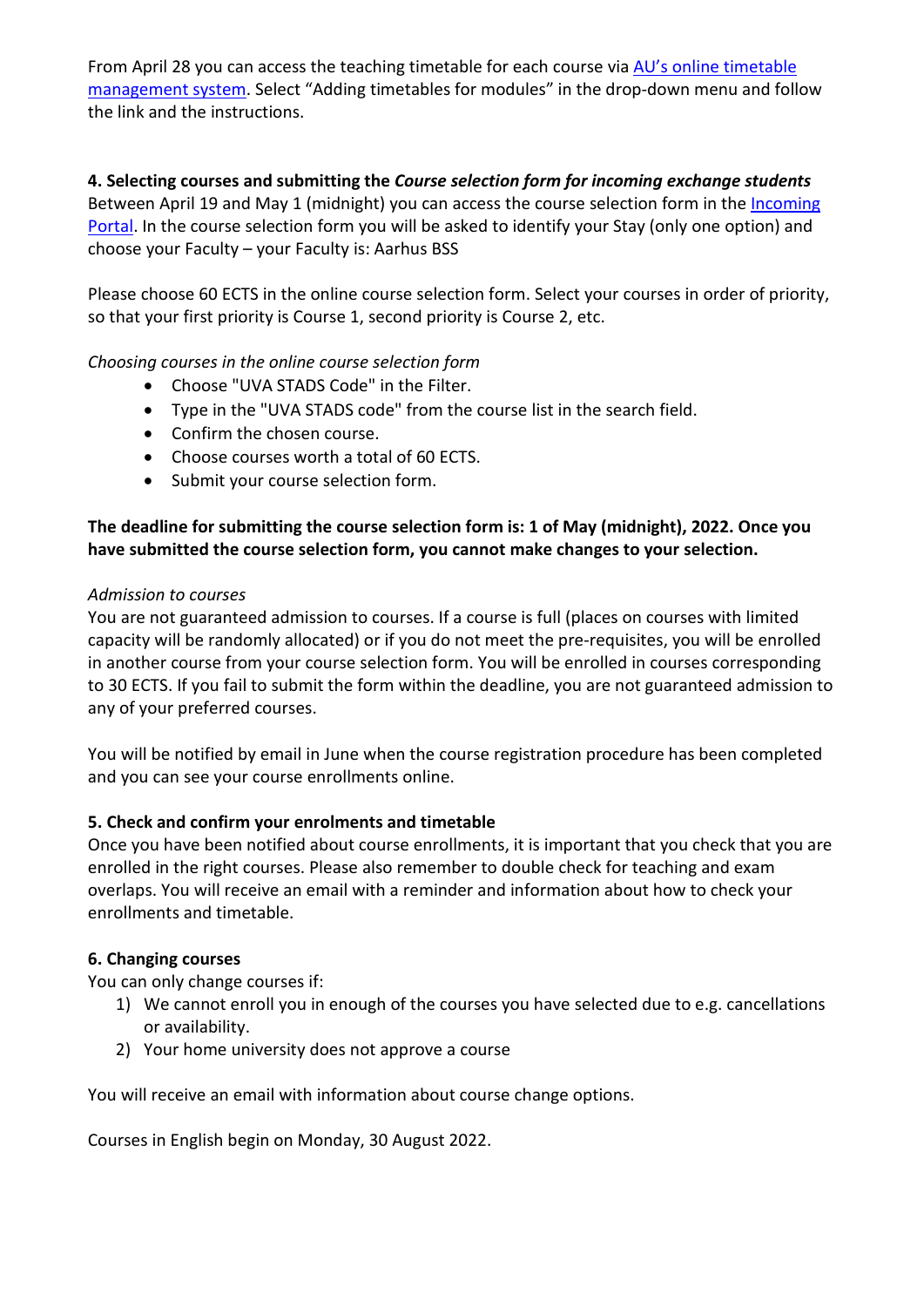| <b>UVA STADS code</b> | <b>Course name</b>                                          | <b>ECTS</b> | <b>EXAM TYPE</b> |
|-----------------------|-------------------------------------------------------------|-------------|------------------|
| 421202U008            | <b>Anti-Discrimination Law</b>                              | 10          | <b>ORAL</b>      |
| 421152U020            | <b>Drafting Commercial Contracts</b>                        | 10          | <b>ORAL</b>      |
| 421202U009            | <b>EU Constitutional Law</b>                                | 10          | <b>ORAL</b>      |
| 421172U002            | <b>EU Consumer Law</b>                                      | 10          | <b>ORAL</b>      |
| 421182U002            | <b>EU Public Procurement and Competition Law</b>            | 10          | ORAL             |
| 421182U008            | <b>European and International Intellectual Property Law</b> | 10          | WHAI + ORAL      |
| 421162U001            | <b>International Commercial Arbitration</b>                 | 10          | <b>ORAL</b>      |
| 421202U010            | <b>International Economic Law and the European Union</b>    | 10          | <b>WHAI</b>      |
| 421182U016            | International Trademarks - Law, Theory and Policy           | 10          | <b>ORAL</b>      |
| 421172U006            | Legal Negotiation - Theory and Practice                     | 10          | <b>ORAL</b>      |
| 421212U001            | <b>Law and Global Environmental Challenges</b>              | 10          | ORAL             |
| 421172U001            | Law of the EU Internal Market                               | 10          | ORAL             |

**The following courses are offered at The Department of Law in autumn semester 2022:**

Exchange students at Law can also follow the interdisciplinary course:

| UVA STADS code   Course name |                                                       | <b>ECTS</b> | <b>LEXAM TYPE</b> |
|------------------------------|-------------------------------------------------------|-------------|-------------------|
|                              | Danish Society A+B: Culture, Institutions and Markets | 10          |                   |
| 460201U006                   | with and International and Comparative Perspective    |             | WHAI+WHAI         |

*Please note:*